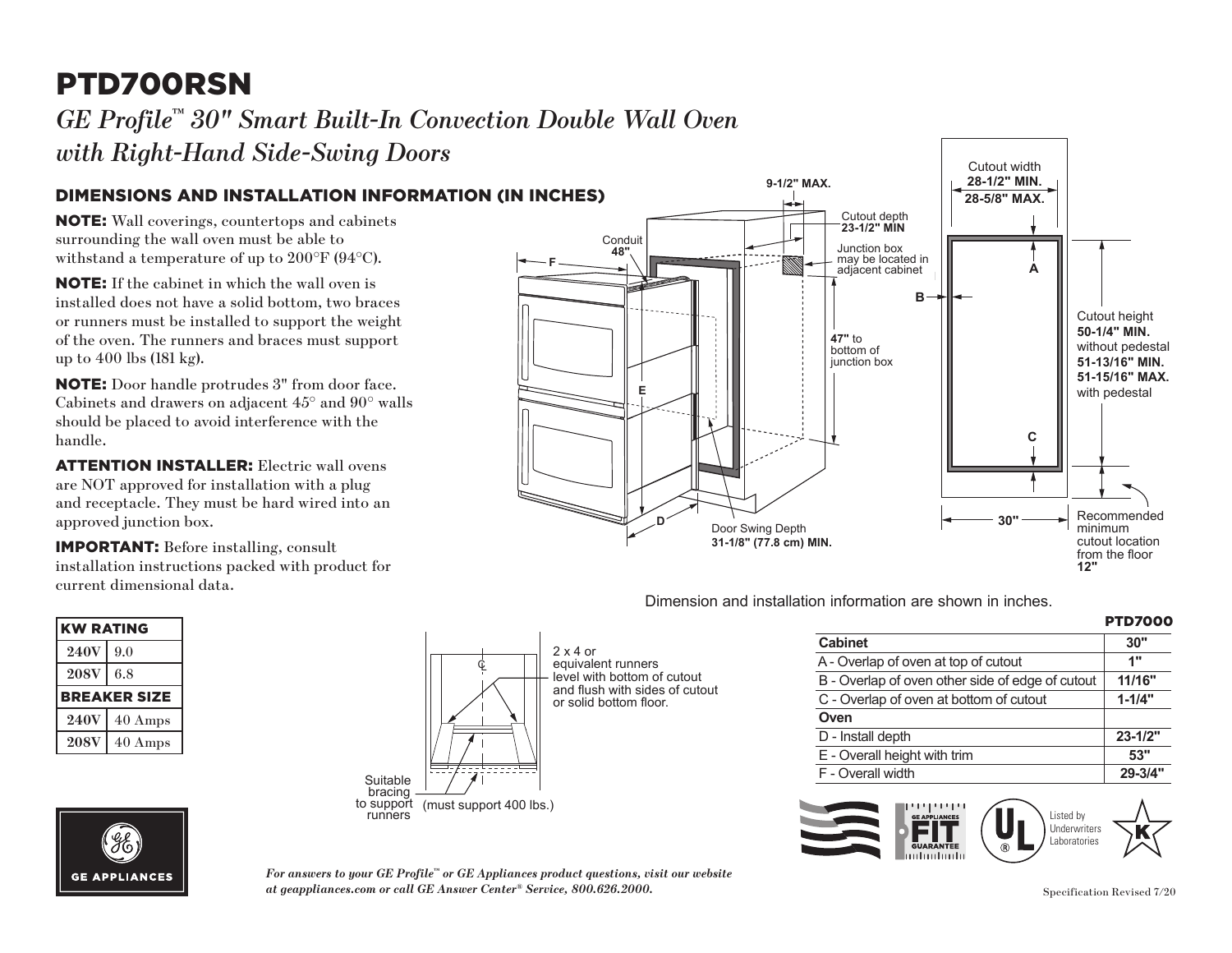## PTD700RSN

*GE Profile™ 30" Smart Built-In Convection Double Wall Oven with Right-Hand Side-Swing Doors*

#### DIMENSIONS AND INSTALLATION INFORMATION (IN INCHES)

NOTE: 30" Double electric wall ovens are approved for installation above 27" and 30" warming drawers.

IMPORTANT: Before installing, consult installation instructions packed with ALL products for current dimensional and combination data.

WHEN TO USE THE PEDESTAL RAILS: When replacing an older GE Appliances 30" double wall oven with a new GE Appliances model. Cutout Height = 51-13/16" to 51-15/16". This is our traditional cutout height.

#### WHEN NOT TO USE THE PEDESTAL RAILS:

When replacing a 30" double wall oven from another manufacturer (ie; Whirlpool) with a new GE Appliances model. Cutout height = 50-1/4". You will need to verify that the existing cutout matches the 50-1/4" dimension.

If the new GE Appliances 30" double wall oven is being installed into new construction (ie; not a replacement), then the recommended installation is to use the pedestal rails.